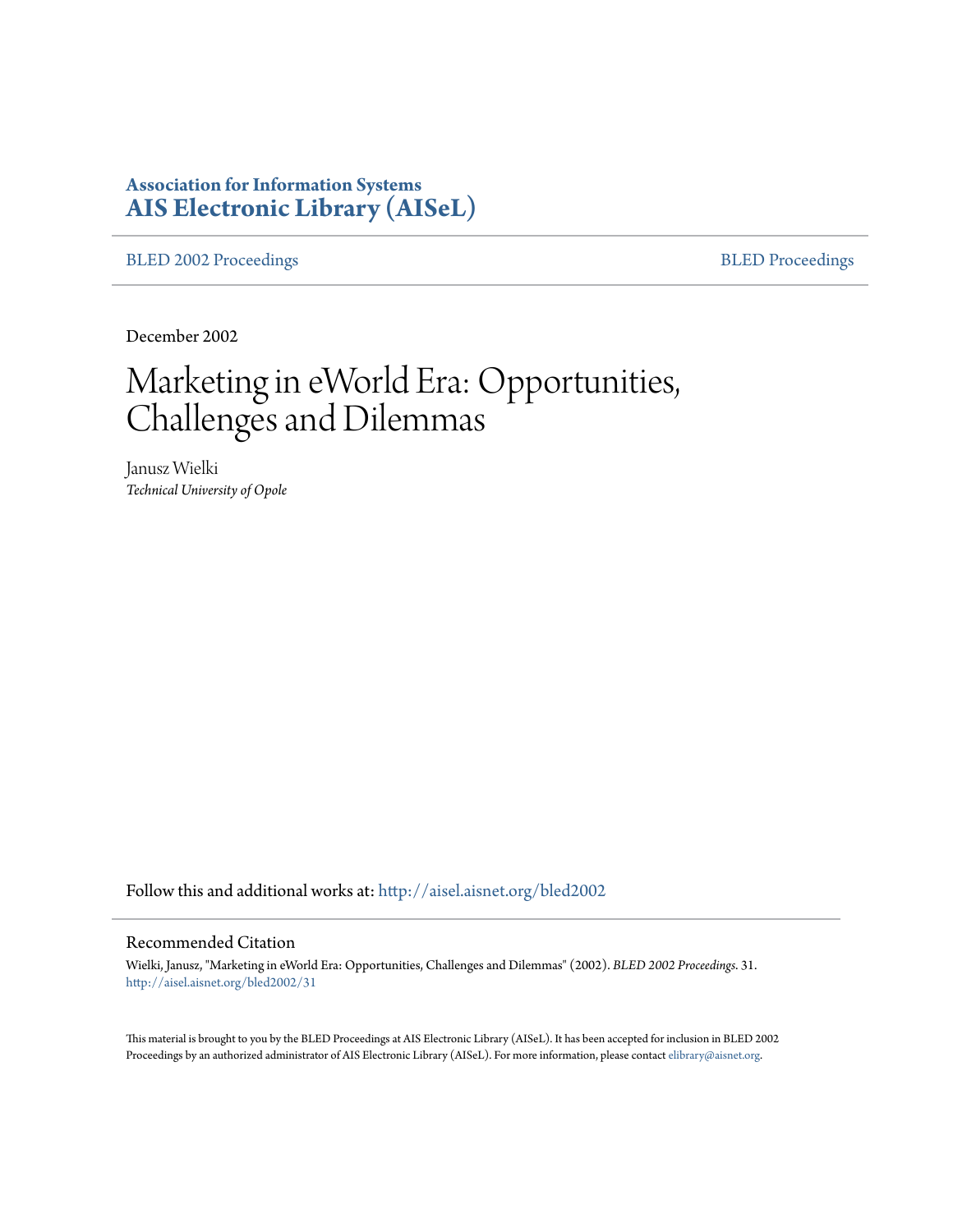## **15th Bled Electronic Commerce Conference eReality: Constructing the eEconomy**

Bled, Slovenia, June 17 - 19, 2002

# **Marketing in eWorld Era: Opportunities, Challenges and Dilemmas**

#### **Janusz Wielki**

Technical University of Opole Poland JWielki@polo.po.opole.pl

#### **Abstract**

*The paper discusses the problem of impact of electronic environment on marketing process. In the first part, utilization of various tools and techniques is presented and analyzed. Second part of the paper is focused on challenges emerging in the new ereality. Next part briefly discusses opportunities arising for marketers with electronic environment development. Finally conclusions are provided.* 

#### **1. Introduction**

The 1990's was a period of time when more and more noticeable became lowering efficacy of mass marketing approach. Customers got far more demanding, their level of loyalty had significantly dropped, while offering modern, high quality products became not sufficient to stay competitive and succeed in the rapidly globalizing marketplace [16]. According to the report of the Gartner Group from 1996, the most important trends negatively impacting traditional marketing were [9]:

- less differentiation of products,
- increasing competition,
- rising consumer expectations,
- splintering mass markets,

*124*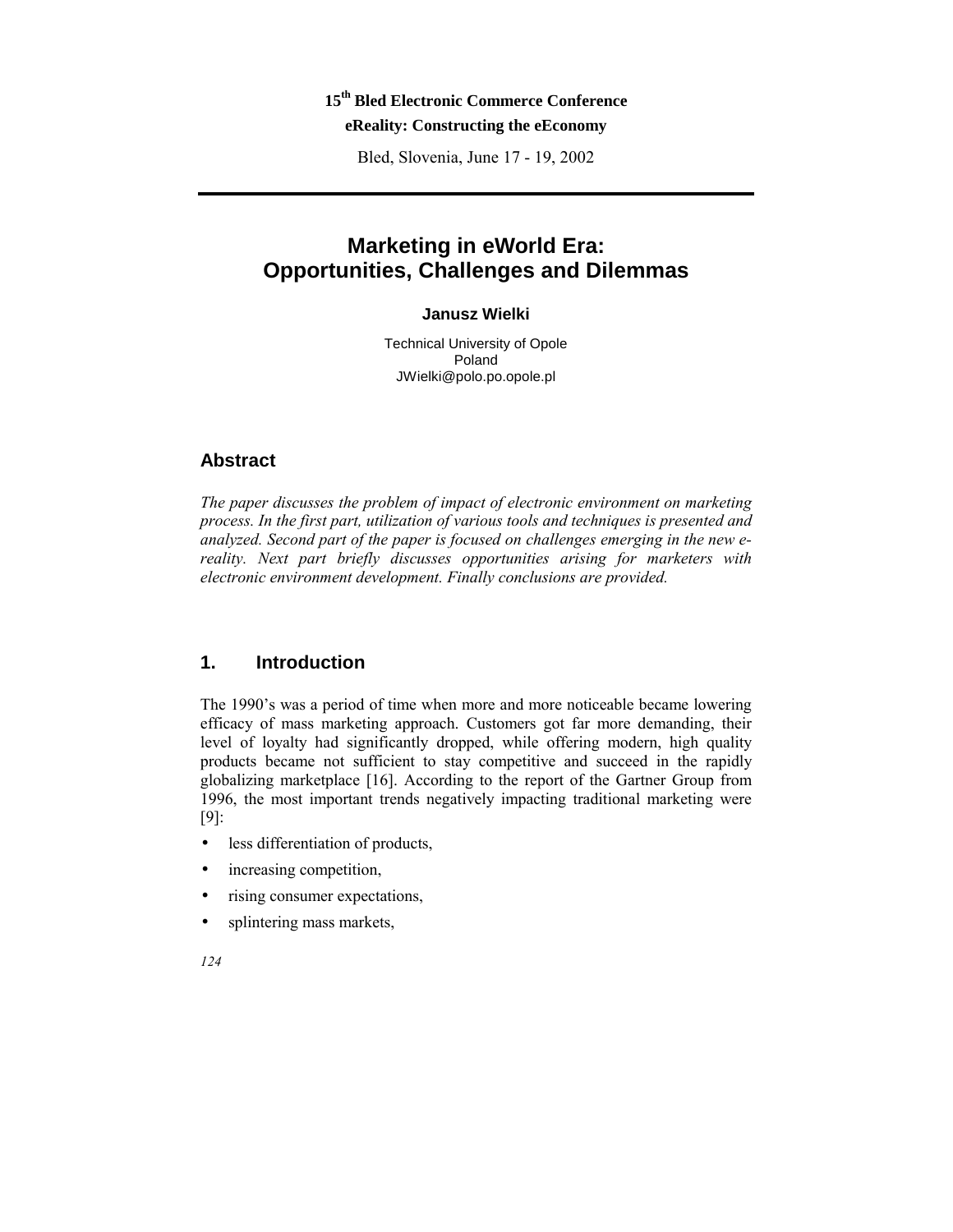- diminishing effectiveness of mass media,
- heightened consumer privacy and security concerns.

Almost at the same time the rapid development of the Internet became a reality. Marketers were among the first who noticed the opportunities arising from this fact and many of them put their strong faith in this new medium. The elements especially underlined were interactivity of the new medium and its high potential for building close relationships with customers. In this time there could be found numerous enthusiastic voices about abilities of the new marketing tools or effectiveness of the Internet advertising<sup>1</sup>. So, at the end of the '90s more and more common became opinions that new marketing era became a fact. According to Postma, this new marketing era can be characterized by three points [12]:

- marketing management according to the information held in marketing databases rather than that acquired through market research and generic models,
- the use of media instead of generic (thematic) advertising to stimulate trade,
- management of personal client relationships as opposed to management of more or less defined target groups.

The basic question is if access of marketers to new tools (mainly Internet ones), caused that new marketing era really became a fact or rather it is still to come and maybe not so quickly as it was expected at the end of the previous decade.

## **2. Utilization of the Electronic Environment for Marketing Purpose**

There is no doubt that on-line marketing tools have been quite commonly accepted by marketers. According to a study of DoubleClick conducted in December 2001, one-half of surveyed European marketers employs on-line marketing techniques, although their usage significantly differs between countries (see table 1).

 $\overline{a}$ 



<sup>&</sup>lt;sup>1</sup> In 1994, Potter claimed that usage of the Web sites for advertising purpose results in "10 times *as many units [sold] with 1/10 of the advertising budget*î [15].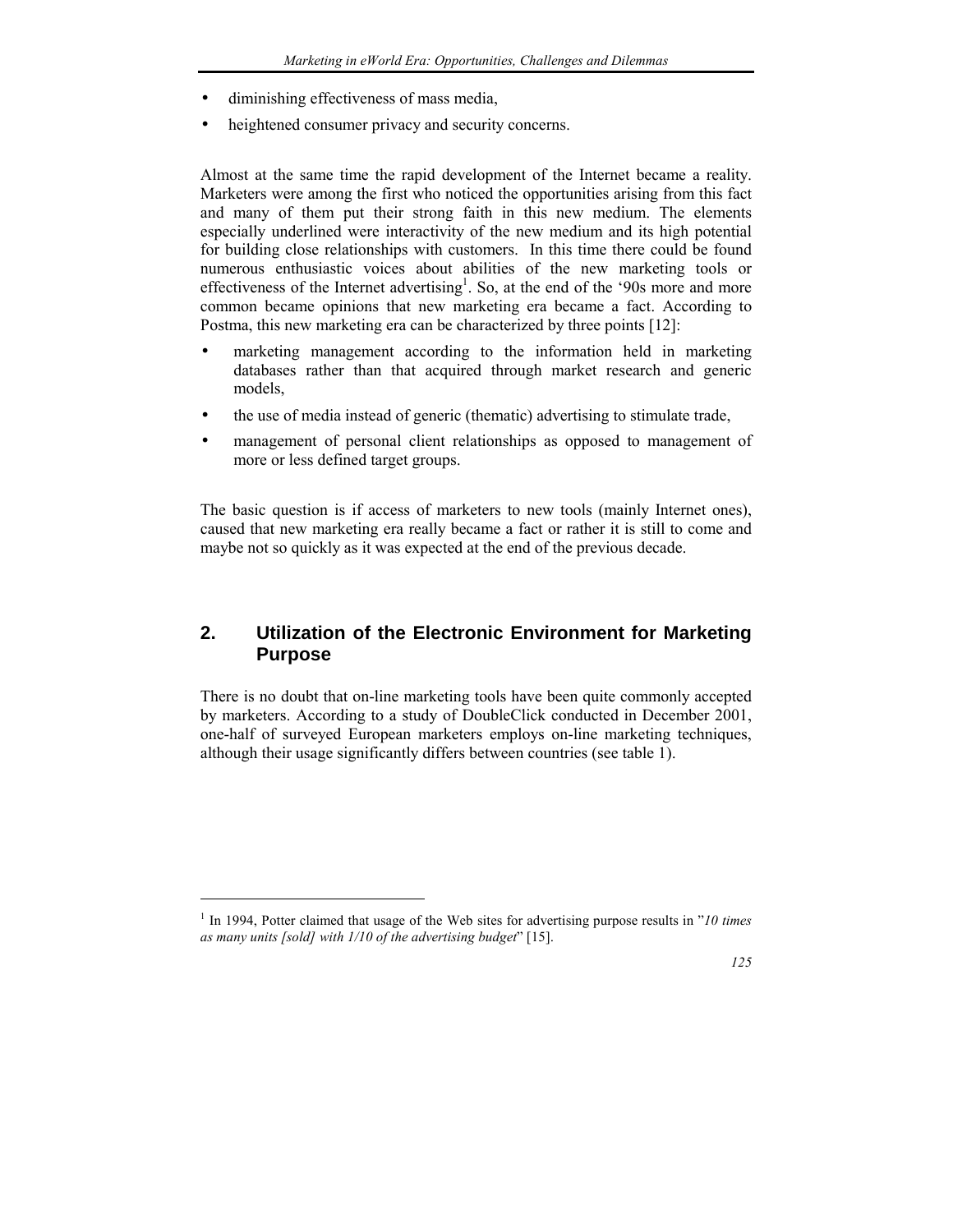| Country                | Percentage     |
|------------------------|----------------|
| UK                     | 73             |
| Spain                  | 66             |
| Germany                | 43             |
| Scandinavian countries | 34             |
| Italy                  | 31             |
| France                 | 2 <sub>1</sub> |

*Table 1: Percentage of Marketers Using On-Line Marketing in Selected European Countries* 

*Source: DoubleClick in [2]* 

In fact with development of the Internet, tool kit available to marketers has been significantly enriched. New on-line marketing tools comprises:

- various forms of e-mail (from simple text messages to advanced HTML ones, employing Flash technology),
- tools based on e-mail:
	- **·** electronic newsletters (text and HTML ones),
	- **discussion lists,**
	- newsgroups,
	- autoresponders,
- Web pages (the most popular on-line advertising medium) and numerous forms of Internet advertising used there, e.g.:
	- ! banners (stationary, animated or interactive e.g. telebanner),
	- ! pop-up ads,
	- **nd** interstitials,
	- **Exercise 1** superstitials,
	- **Person** poltergeist,
	- mediabreak,
	- **Exercise 2** Active Pilot,
	- ! Charlie Behind (pop-out),
	- ! MicroAds (sponsored links).

But if someone expected that because of their interactive nature, new marketing tools will be commonly employed by companies for building close relationships with customers and "one-sided bombardment" (see [12]), common in a real-world, will be widely replaced on-line by dialogue must be disappointed. If fact as a result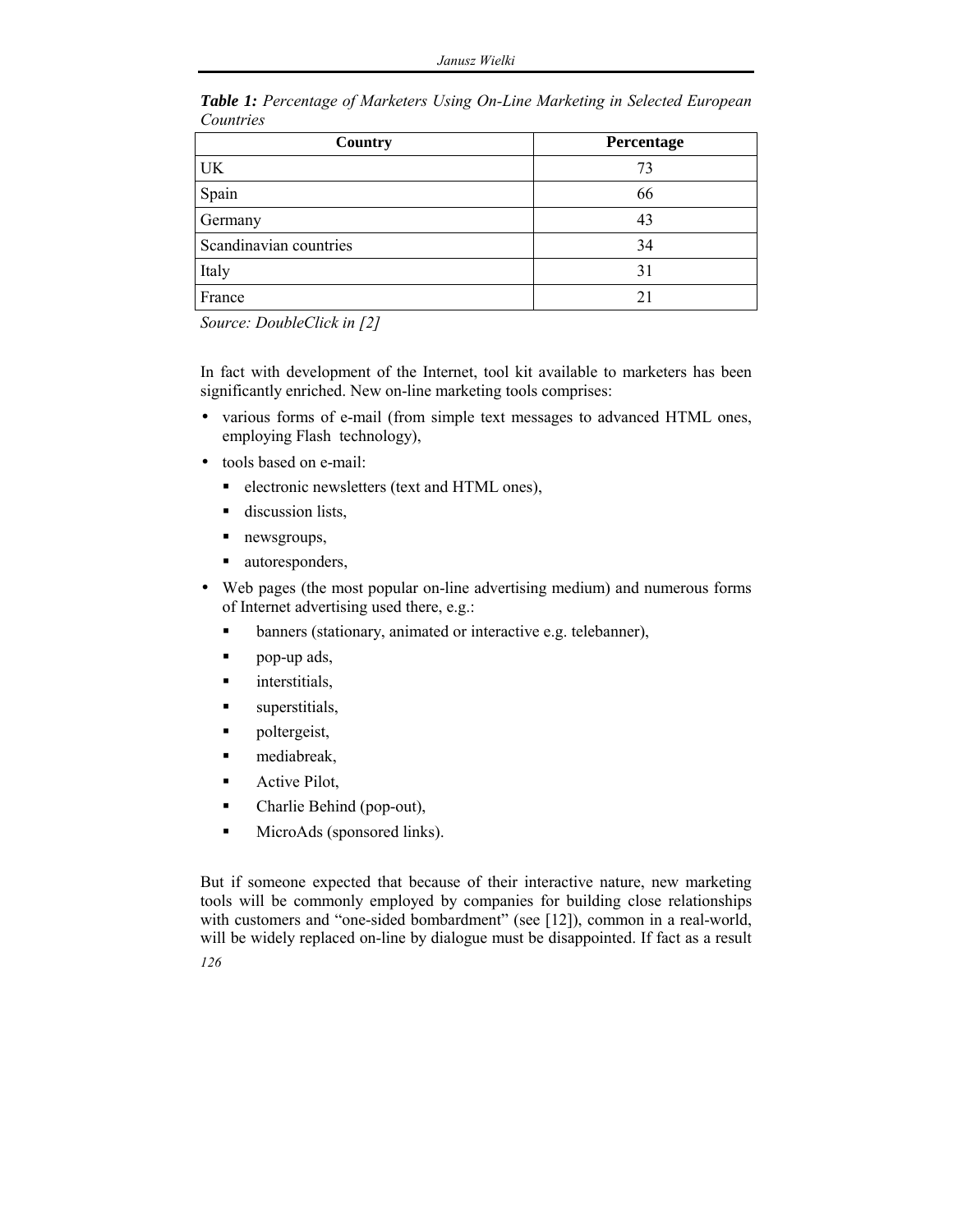of the Internet usage for marketing purpose, this "one-side bombardment" became far more troublesome for consumers and it is expected that situation will be getting worse in the next few years. According to Jupiter Media Metrix, by 2005 average consumer will be inundated with 3000 ad impressions daily, 863 of those on-line [14].

As it is commonly observed growing number of marketers tend to use on-line various aggressive techniques in order to capture consumers' attention. Most of them are employed on the Web. Cyveillance in its study conducted in December 2001, identified top 10 intrusive technology tactics currently used by marketers there. They comprise [1]:

- **Spawning** automatic opening of a new browser window upon entering a Web site, upon exit or on delay. Currently the most popular examples of this technique, forcing consumers to at least look at advertising window before closing it are pop-up and pop-under ads. It is estimated that about 30% of U.S. and 20% of European top sites use spawning. But despite such popularity among marketers, this type of advertising is very negatively perceived by consumers. The result of it is their growing interest in programs that can block spawned browser windows<sup>2</sup>.
- **Mouse-trapping** these techniques disable consumers' ability to go back to the previous page, exit it or close a Web page. According to Cyveillance study, about 5,2% of Web sites use this approach.
- **Invisible seeding** this tactic is based on unauthorized incorporation of popular brands names, key words or phrases, unrelated to visible site content, within non-visible page elements (e.g. meta tags). The aim is optimization search engines rankings.
- **Unauthorized software downloads** highly aggressive approach which amounts to download of software (e.g. containing embedded advertising ) onto the computer of consumer, without his/her awareness and acceptance.
- **Spoof pages** tactic is based on placing in a Web site special pages (containing selected words or brand names) in order to attract search engine traffic for higher ranking on search results.
- **Typo-piracy and cyber squatting** approach based on usage misspelled brand names in order to divert traffic to an unintended Web site.
- **Changing home pages or favorites** unauthorized replacement of a home page setting or adding a Web site address to the user's "favorites" list.
- **Visible seeding** this tactic means incorporation of trusted brands, proprietary content or key words within visible elements of page (e.g. title, URL) to optimize search engine rankings

l

 $2$  On the Top 20 Download list of the popular Web site ZDNet from January 10, 2002 two programs blocking pop-up ads hold very high rank. Namely, Zero Popup was ranked second, while Pop-Up Stopper seventh.

*<sup>127</sup>*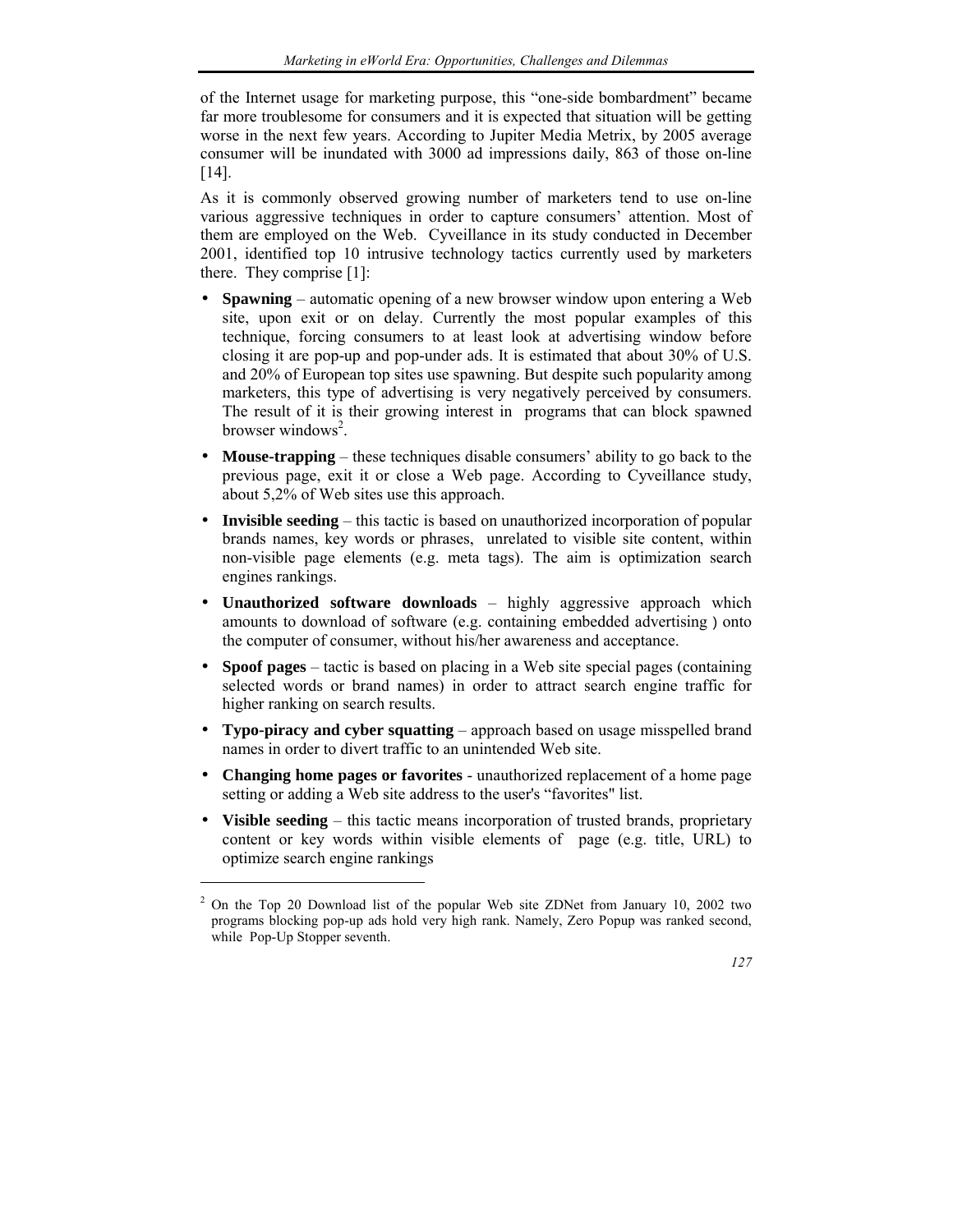- **Mislabeling links** tactic based on false labeling of hyperlinks sending consumer to an unintended destination.
- **Framing** keeping consumer (convinced that he or she left a site) on the original Web site while viewing the content of another, through the original site's window.

It is estimated that over 25% of all Web sites are now employing one of mentioned above tactics [1].

As another symptom of growing intrusiveness of marketers on-line should be also perceived introduction by IAB in February 2001, new standards of banner sizes. Added new units are larger, more visible and cover bigger part of a browser window. Undoubtedly, this action was a result of the frustration caused by effectiveness of Internet advertising significantly lower than it was expected few years ago. One of symptoms of such situation is continuously falling click-through rate, considered as important (although not the only one<sup>3</sup>) metric of on-line advertising effectiveness. In the middle of 1996 the average CTR was 2,1%, in 1998 it was 1%, while in July 2001 it declined to 0,28% [14].

But consumers are not only bombarded with advertisements on the Web. Since marketers very eagerly reach for e-mail as marketing tool, one of the biggest problems consumers face today are numerous unsolicited messages containing ads<sup>4</sup> received by them almost everyday. The motivation for spam usage is based on three elements [17]:

- minimal cost of obtaining new e-mail address,
- the marginal cost of contacting additional consumer,
- easiness to deceive the consumer.

According to Jupiter Media Metrix, by 2006 the average Internet user will receive each year about 3,800 e-mails, including 1,400 spams [13]. Growing popularity of mobile phones causes that also this communication channel has been used by marketers for "attacking" consumers. More and more popular becomes usage SMS messages for forwarding  $\text{ads}^5$ .

Taking into consideration all mentioned above issues, it seems that it can be distinguished three predominant characteristics of utilization the electronic environment for marketing purpose, which can be observed nowadays:

<sup>5</sup> According to the study conducted by Forrester Research in January 2002, 56% of direct marketers plan regular SMS campaigns by next year and devoting about 7% of their budgets to SMS marketing by then [10].



 $\overline{a}$ 

<sup>&</sup>lt;sup>3</sup> Internet Advertising Bureau underlines branding effectiveness of banners [7].

 $4$  It estimated that nowadays spam accounts for 10% of all messages sent over the Internet [11].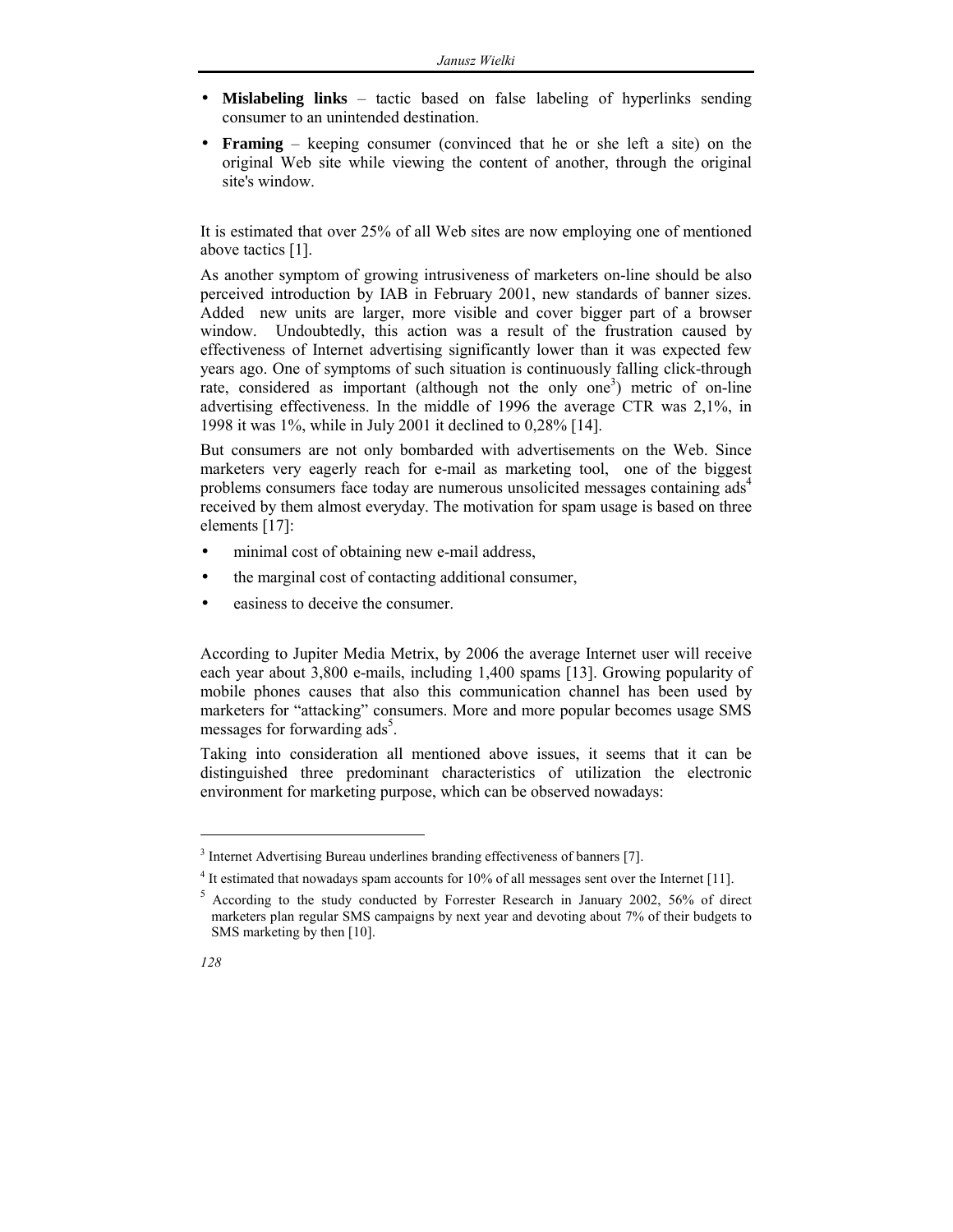- rising aggressiveness,
- mass-marketing approach usage,
- fascination of technological novelties.

## **3. Challenges Emerging on the Threshold the New Marketing Era**

The new marketing era means not only revising so far used paradigms or developing new approaches to the relationship between a company and a consumer, but also emergence of challenges unknown in the traditional "mass-marketing" world". Although nowadays marketing seems to be on the threshold of the new era, numerous challenges have already appeared - mostly ethical ones. They relate mainly to two issues [5]:

- utilization of various marketing techniques,
- consumer information protection.

*As the first issue is concerned, there is important question which should be asked. Namely, how the new marketing tools and techniques will be used? In fact there are two options which may be followed:* 

- employing them in a short-sighted manner in order to achieve temporary benefits,
- their utilization in a such way which will lead to establishing long-term relationships with customers, based on mutual trust and satisfaction.

Unfortunately, most of marketers prefer first approach which raises numerous ethical concerns. Examples of such behavior are various aggressive techniques employed on the Web as spawning "mouse-trapping" or cookies utilization. Also in case of e-mail usage as a marketing tool, both approaches are easily noticeable. Forwarding unsolicited promotional messages to thousands of consumers without asking them for their permission to receive them is an example of the first option. The same is in situation when opt-out practice (preferred by many marketers) is employed. In fact only in case of usage opt-in base, building relationship with a customer takes place.

Second challenge, which becomes more and more important on the threshold of the new marketing era is consumer information protection. While in mass marketing era customers of brick-and-mortar stores or supermarkets were almost completely anonymous, with development of e-reality the situation has dramatically changed. Because of technological advances (Internet technologies, CRM software)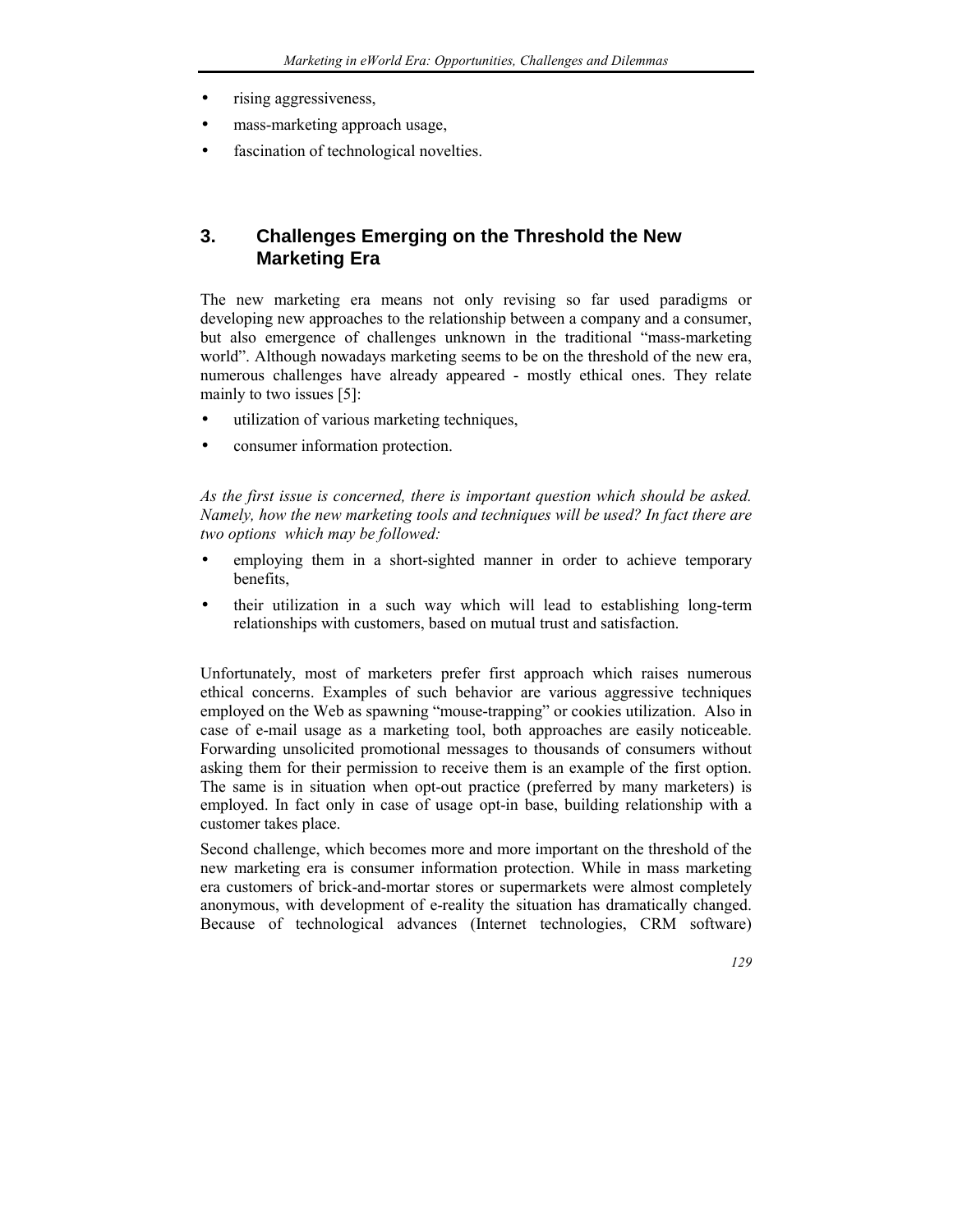organizations can easily collect very detailed information about their customers or prospects, as noticed by Kelly, "on an unprecedented scale" [8]. And organizations has already started to do it. Survey of commercial Web sites conducted by the Federal Trade Commission in March 1998 revealed that in case of the sites form Comprehensive Sample (sample drawn form all commercial U.S. sites), 92% of them collected personal information of various type. Their scope was very wide comprising name, e-mail and postal address, telephone and fax number, credit card number, Social Security Number (SSN) etc. (see Fig. 1)



*Figure 1: Personal Information Collected by the Commercial Web Sites in the U.S. Source: [4]* 

So as marketing's future will be more and more based on common utilization of databases containing detailed information about customers<sup>6</sup>, issue which becomes to be of great importance is personal information handling. It relates to such aspects as [5]:

- usage of collected information (e.g. disclosure to third parties)
- protection of information transfer and storage,

l

*<sup>130</sup>*  $6$  Importance of database marketing underlines marketing "guru" Philip Kotler (see [12]).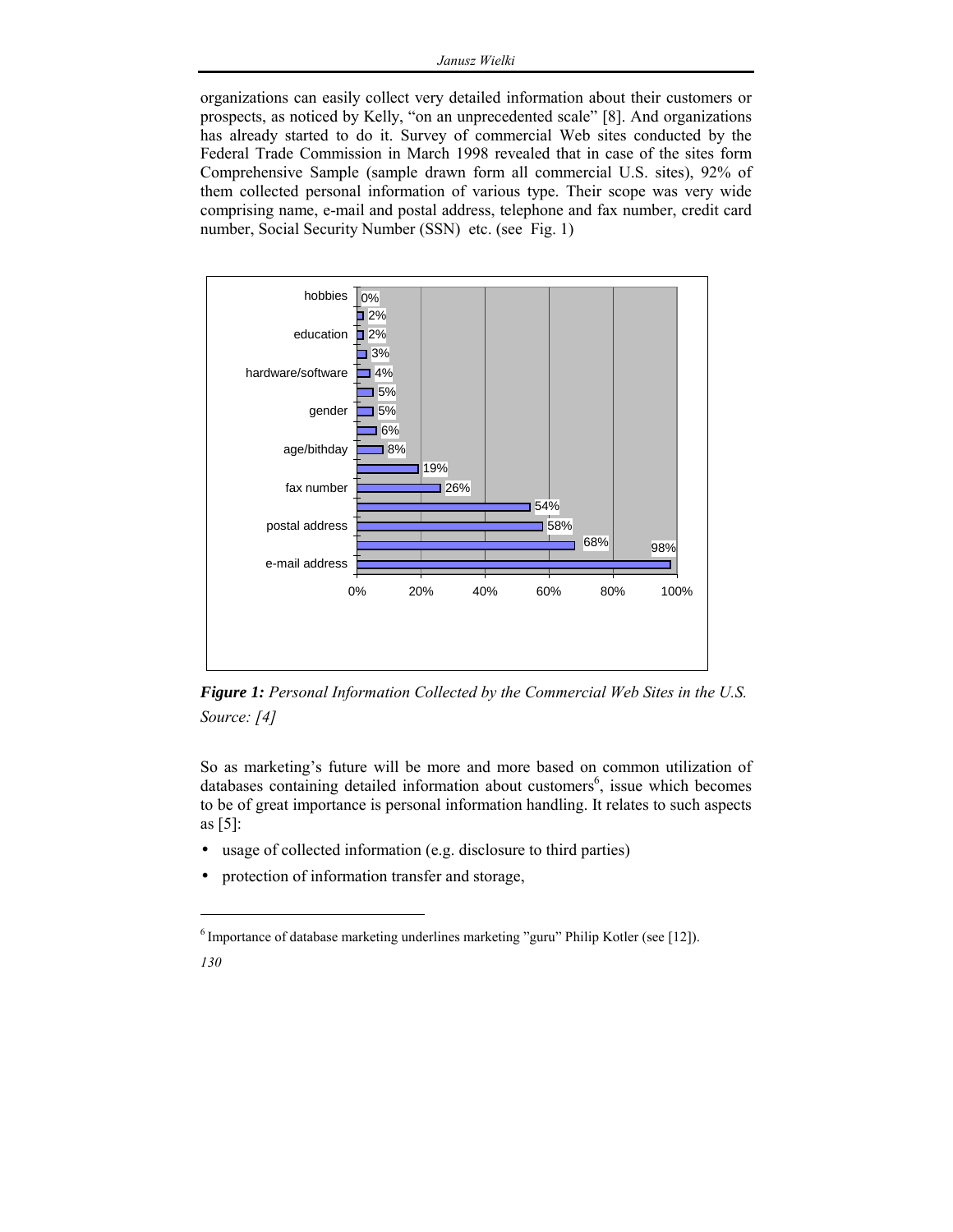- consumer's access to the information about him/her,
- possibility of consumer to review and correct the information,
- permission of consumer for gathering information about him/her.

Cases of trading databases containing detailed customers' information<sup>7</sup> (despite fact that they were assured that such data will be never shared with third parties), which has already taken place show that this issue will a key aspect of the new marketing reality.

#### **4. Opportunities to Be Exploited**

In spite of numerous opportunities emerging with internet-based technologies development, most of marketers still fail to exploit them. It happens despite interactivity of the new environment and opportunities for rapid, low cost communication. In that regard very good example seems to be response rate to customer service e-mail enquiries. According to report of Jupiter Media Matrix, in case of almost one-third of U.S. brick-and-mortar retail companies operating online, their response time was more than 3 days or there was no response at all (see Fig. 2). What can be really amazing in case of Dot-Coms, results were even worse.



*Figure 2: U.S Brick-And-Mortar Retailersí Response Time to Customersí On-Line Inquires* 

*Source: [3]* 

 $\overline{a}$ 

 $<sup>7</sup>$  In 2000 on-line drugstore More.com decided to sell HealthCenntral.com all assets, including</sup> customer list together with information about products and prescriptions purchased by them [17].

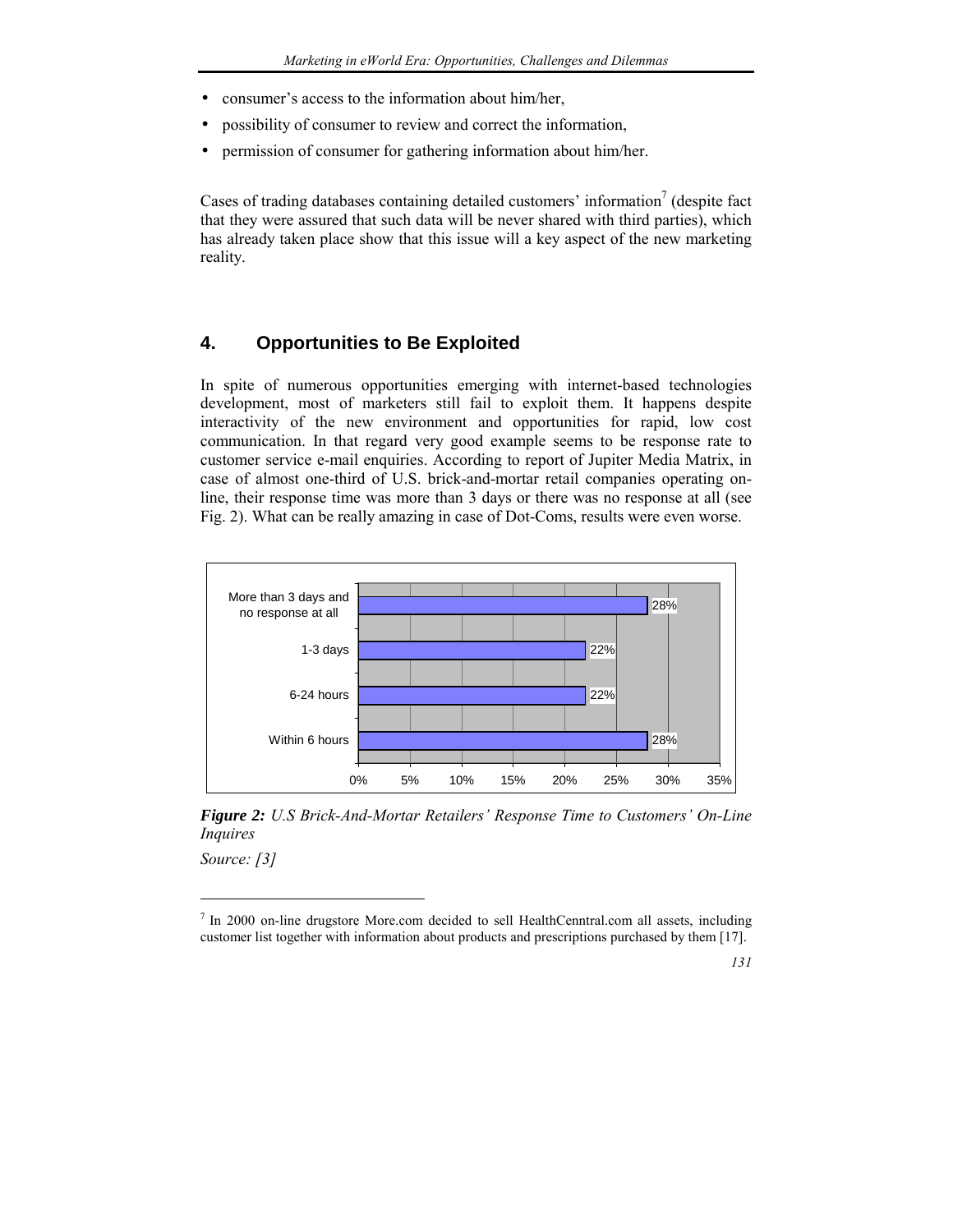Acting in this way companies loose unique chance for establishing and developing long-term personal relationships with their customers and their loyalty. This kind of behavior is completely incomprehensible in situation of rapidly growing competition level where customers' loyalty is the key aspect.

It seems that in case of most of companies the basic problem is that although they eagerly employ various new marketing tools and techniques, in fact they haven't redesigned their marketing processes in order to adapt them to the new conditions. Since these processes are adjusted to the mass marketing reality they require implementing deep changes, otherwise companies will fail to exploit numerous opportunities offered by electronic environment. It relates to many aspects as [15]:

- scope of new tools utilization,
- policy of their usage,
- employees' training,
- shifts in so far used procedures,
- changes in workers' scope of responsibilities,
- integration on-line and off-line activities.

In fact redesign necessity of marketing processes was forecasted in 1996 by Gartner Group in its "Interactive Marketing Strategic Analysis Report", although company was too optimistic predicting that by the year 2000 "70 percent of enterprises will reengineering and automate their marketing process" [9]. Also proposed by them new interactive marketing model (see Fig. 3) based on utilization databases containing detailed customers data still waits to be commonly implemented.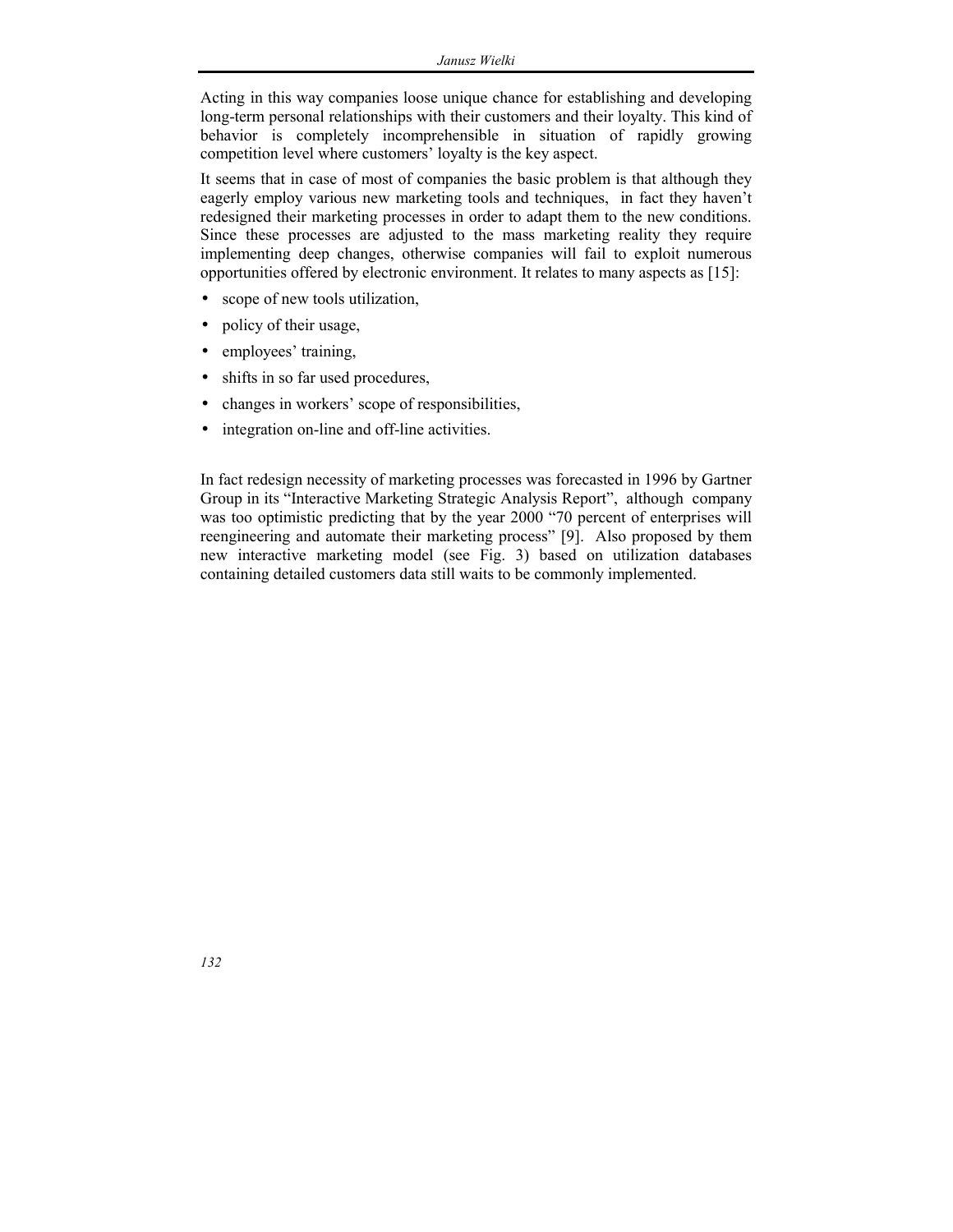

*Figure 3: New Interactive Marketing Model Source: [9]* 

Itís obvious that possible strategies of utilization new marketing opportunities are quite different in various industries. They depend on many issues as specificity of industry, type of offered products, possibilities of single customer identification or chances of collecting information about his or her preferences. For example many opportunities for implementation one-to-one marketing approach have financial institutions as banks. The most important elements deciding about it comprise [18]:

- possibility of each customer identification and detailed information about him or her,
- intangible character of offered products,
- utilization of various communication channels,
- usage of numerous distribution channels.

Basing on mentioned above issues, banks are able to prepare a customized offer for an individual customer and reach him or her with tailored promotional message, using for this purpose medium which is the most preferred by a client (eg. e-mail. SMS, phone etc.). Numerous CRM initiatives undertaken by banks around the world prove that many of them have noticed such chances.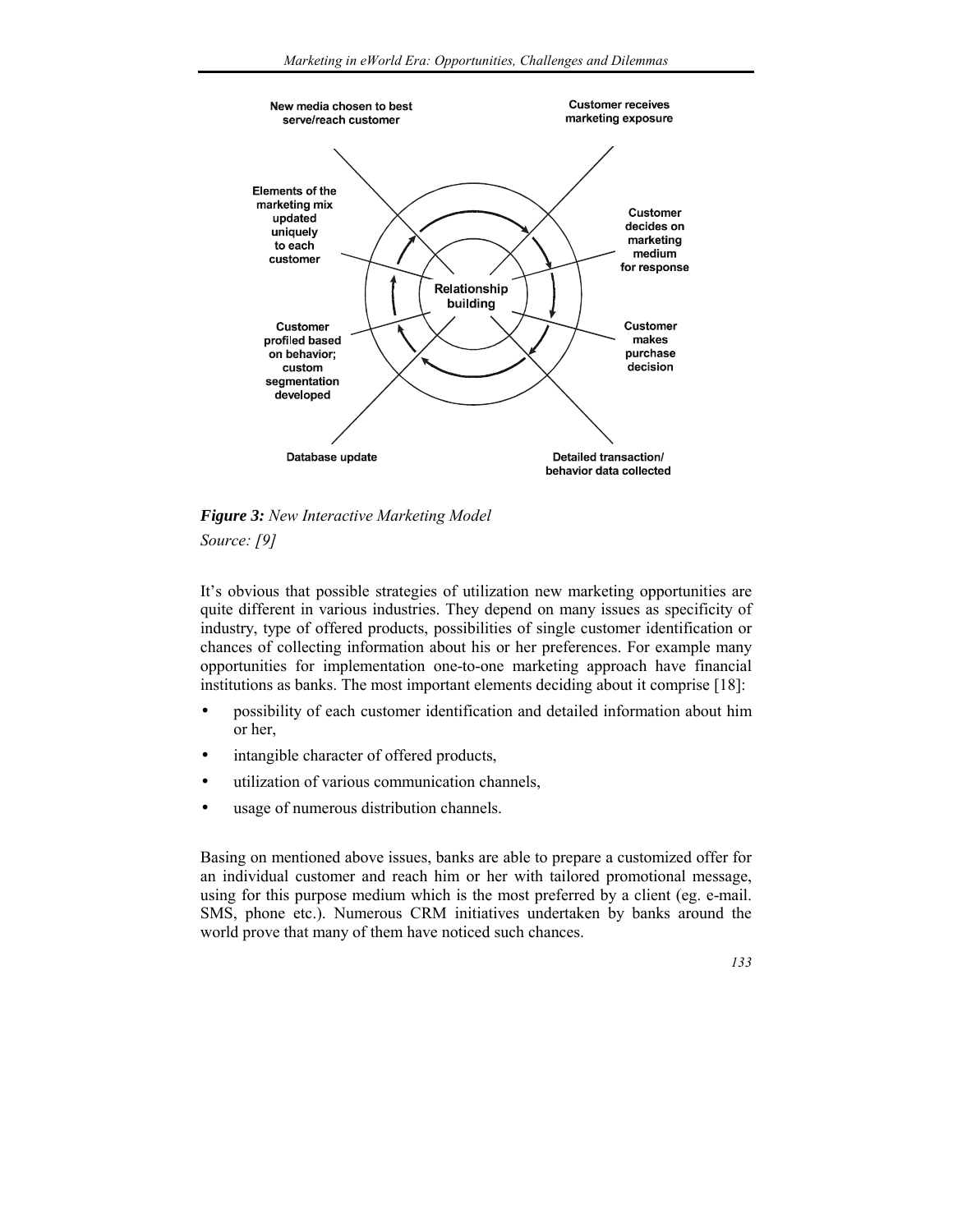In quite different situation are such companies as breweries for which their customers are completely anonymous and which have no chance to customize their products. An example of one of the biggest Polish breweries proves that also in this situation there are chances for implementation new marketing approach. Recently this company made the SMS campaign, reaching some of its potential customers with personalized message promoting one of its new brands of beer. Their names and mobile phones numbers were collected during various competitions on Web sites.

Mentioned above examples prove that marketers from all types of companies, operating in various industries can utilize opportunities arising with electronic environment development. The basic challenge is choosing such strategy of new tools and techniques exploitation which would be the most appropriate for a specific business activity of a firm.

#### **5. Conclusions**

It seems that for the time being opinions that marketing has already entered the new era are obviously premature. In fact it is rather on its threshold. As it can be commonly observed, relatively low number of marketers perceive specificity of the new medium and the whole opportunities it provides, while majority of them follows stereotypical mass marketing approach. Instead of utilization new tools and techniques for building long-term relationships with customers, which is undoubtedly difficult and arduous process, they prefer to use them in the manner characteristic for "interruptive marketing" (see [6]), "bombarding" clients more heavily. Now both: on-line and off-line. It is very short-sighted policy and undoubtedly this is not the right way to achieve success in the new reality  $-e$ reality. Only those of them who will understand peculiarity of the new business environment and redesign their marketing processes can succeed.

#### **References**

- [1] Cyveillance: *Entangled on the Web*. [http://www/cyveillance.com/web/us/downloads/ Entangled on Web.pdf] December, 2001.
- [2] eMarketer: *UK Leads Euro E-Marketers*. [http://www.emarketer.com/estatnews/estats/eeurope/ 20011218\_doubleclick.html] December 18th, 2001.